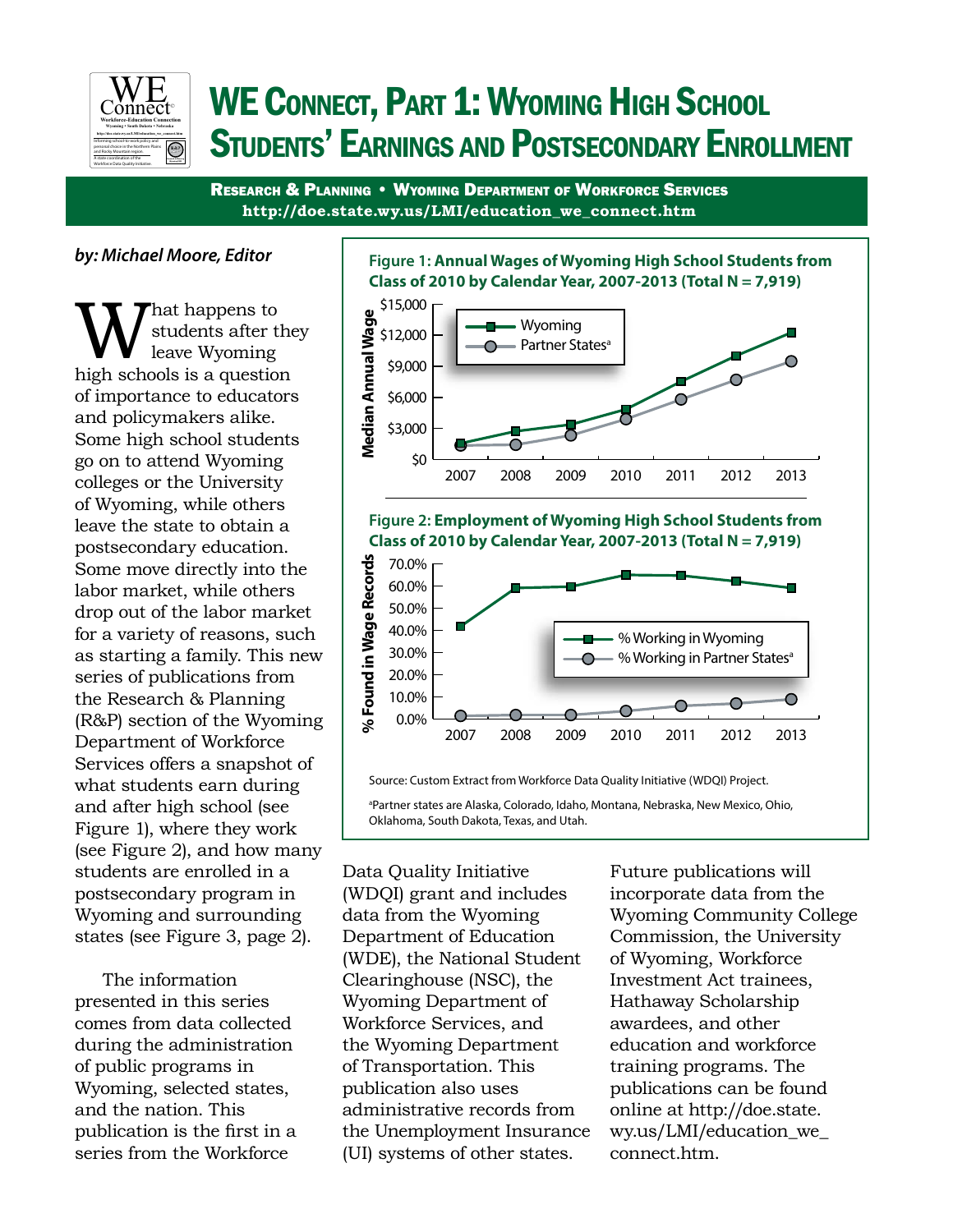## **Figure 3: Postsecondary Enrollment Status of Wyoming High School Students from Class of 2010 by County, Fall 2010**



# Class of 2010: Postsecondary Enrollment

As an example, this publication focuses on the *Class of 2010*: Wyoming high school students who were expected to graduate at the end of the 2009/10 school year, whether they graduated or not. Figure 3 and Table 1 (see page 3) show postsecondary enrollment for the 7,919 students in Wyoming's Class of 2010 from 2007 to 2013. In 2010, 41.5% of the students of the Class of 2010 were enrolled in a postsecondary program – 32.6% in Wyoming, 6.5% in another state, and 2.4% in both Wyoming and another state. The remaining 58.5% of the Class of 2010 were not enrolled in any postsecondary program in 2010.

The paths that Wyoming high school students take vary by county. Figure 3 shows postsecondary enrollment for high school students from the Class of 2010 in fall 2010. In Albany County, for example, 41.3% of all high school students from the Class of 2010 were enrolled in a postsecondary institution in Wyoming in 2010, 7.1% were enrolled in another state, 2.6% were enrolled in both Wyoming and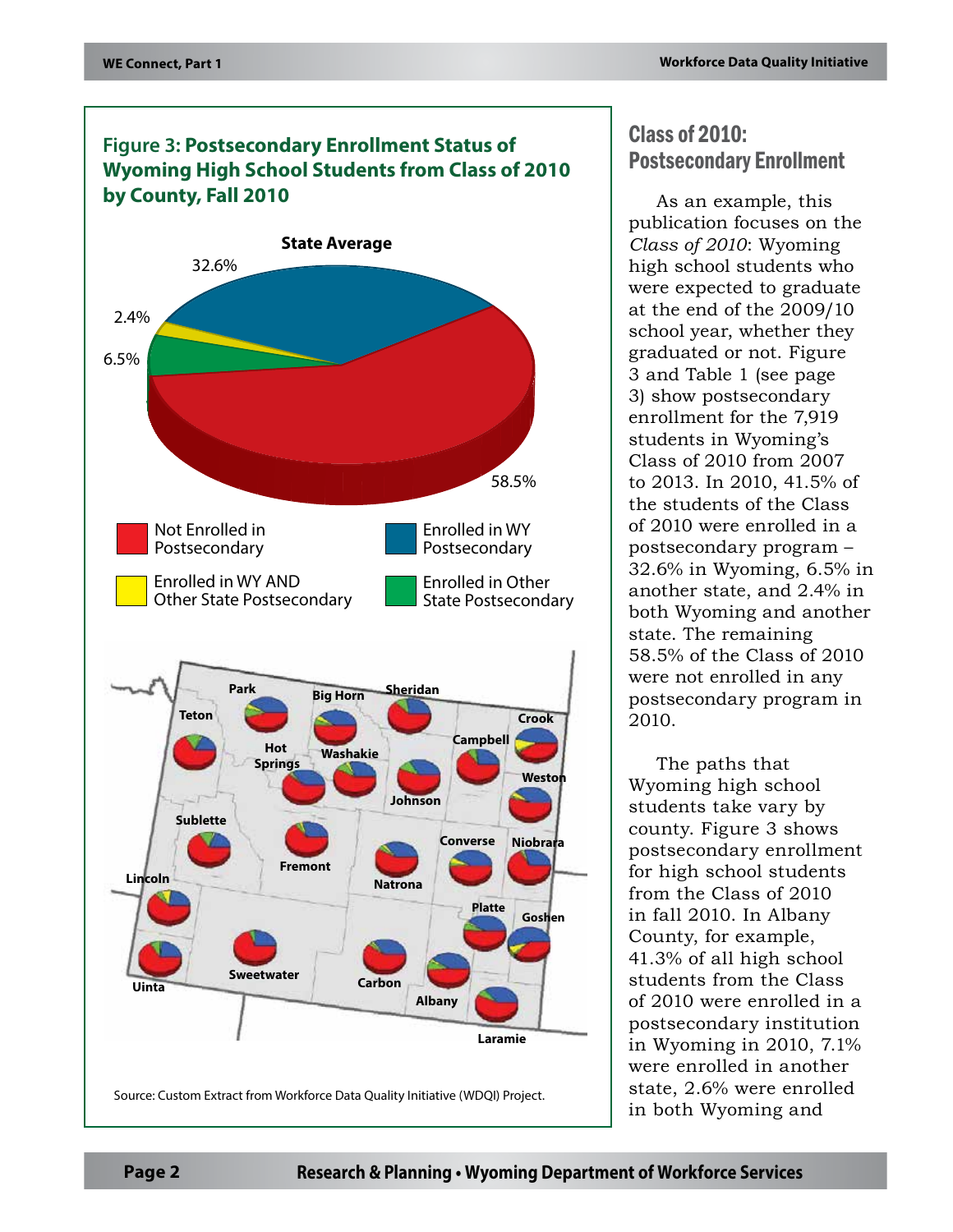## **WE Connect, Part 1: Wyoming High School Students' Earnings and Postsecondary Enrollment**

**Wyoming Department of Workforce Services** John Cox, Director

**Research & Planning P.O. Box 2760 Casper, WY 82602-2760 dws-researchplanning@wyo.gov 307-473-3807**

**Internet Address: http://doe.state.wy.us/LMI/**

**Research & Planning** Tom Gallagher, Manager

#### **Prepared by:**

Tony Glover, Michele Mitchum, and Michael Moore

#### **Edited by:**

David Bullard, Carola Cowan, Valerie A. Davis, Katelynd Faler, Patrick Harris, Michele Mitchum, Lynae Mohondro, Michael Moore, and Carol Toups

#### **Submitted for Preliminary Review October 2015.**

©2015 by the Wyoming Department of Workforce Services, Research & Planning



#### **Funding of this Research**

This workforce product was funded by a grant awarded by the U.S. Department of Labor's Employment and Training Administration (ETA). The product was created by the grantee and does not necessarily reflect the position of the ETA. ETA makes no guarantee or assurances of any kind with respect to such information; its accuracy, completeness, timeliness, usefulness, availability, or ownership. This product is copyrighted by the institution that created it. Internal use by an organization and/or personal use by an individual for non-commercial purposes is permissible. All other uses require the prior authorization of the copyright owner.

#### **Table 1: Postsecondary Enrollment of Wyoming High School Students from Class of 2010 by Calendar Year, 2007-2013 (Total N = 7,919)**

|                       | Data |       |       |       |       |       |       |       |
|-----------------------|------|-------|-------|-------|-------|-------|-------|-------|
| <b>Enrollment</b>     | Type | 2007  | 2008  | 2009  | 2010  | 2011  | 2012  | 2013  |
| <b>Total Enrolled</b> | N    | 109   | 591   | 1,232 | 3,287 | 3.275 | 2,803 | 2,518 |
|                       | $\%$ | 1.4   | 7.5   | 15.6  | 41.5  | 41.4  | 35.4  | 31.8  |
| Postsecondary         | N    | 107   | 580   | 1,189 | 2,583 | 2,478 | 1.997 | 1,698 |
| Wyoming               | $\%$ | 1.4   | 7.3   | 15.0  | 32.6  | 31.3  | 25.2  | 21.4  |
| Postsecondary         | N    |       |       | 20    | 193   | 127   | 155   | 72    |
| WY & Another          | $\%$ |       |       | 0.3   | 2.4   | 1.6   | 2.0   | 0.9   |
| State                 |      |       |       |       |       |       |       |       |
| Postsecondary         | N    |       | 11    | 23    | 511   | 670   | 651   | 748   |
| Any Other State       | %    |       | 0.1   | 0.3   | 6.5   | 8.5   | 8.2   | 9.4   |
|                       | N    | 7.810 | 7.328 | 6,687 | 4,632 | 4.644 | 5,116 | 5.401 |
| Not Enrolled          | $\%$ | 98.6  | 92.5  | 84.4  | 58.5  | 58.6  | 64.6  | 68.2  |

Source: Custom Extract from Workforce Data Quality Initiative (WDQI) Project. Enrollment source: National Student Clearinghouse.

\*Black cells indicate data that are not discloseable due to confidentiality.

another state, and 51.0% were not enrolled. By comparison, in Sweetwater County, 25.2% were enrolled in Wyoming, 5.2% were enrolled in another state, and 69.0% were not enrolled.

Class of 2010: Employment and Wages

Through data-sharing agreements with Labor Market Information offices in 11 other states (*partner states*1) R&P is able to track the Class of 2010 over time. As shown in Table 2 (see page 4), 5,151 individuals from the Class of 2010 (65.0%) were found working in Wyoming in

2010, compared to 288 individuals (3.6%) who were found working in partner states. By 2013, the number of individuals from the Class of 2010 found working in Wyoming dropped to 4,677 (59.1% of the total), while the number found working in partner states more than doubled to 704 (8.9% of the total).

As shown in Table 2 (see page 4) and illustrated in Figure 1 (see page 1), the median annual wage for those who went to work in other states was consistently lower than the median annual wage for those who worked in Wyoming. By 2013 — three years after the expected

1 Partner states are Alaska, Colorado, Idaho, Montana, Nebraska, New Mexico, Ohio, Oklahoma, South Dakota, Texas, and Utah.